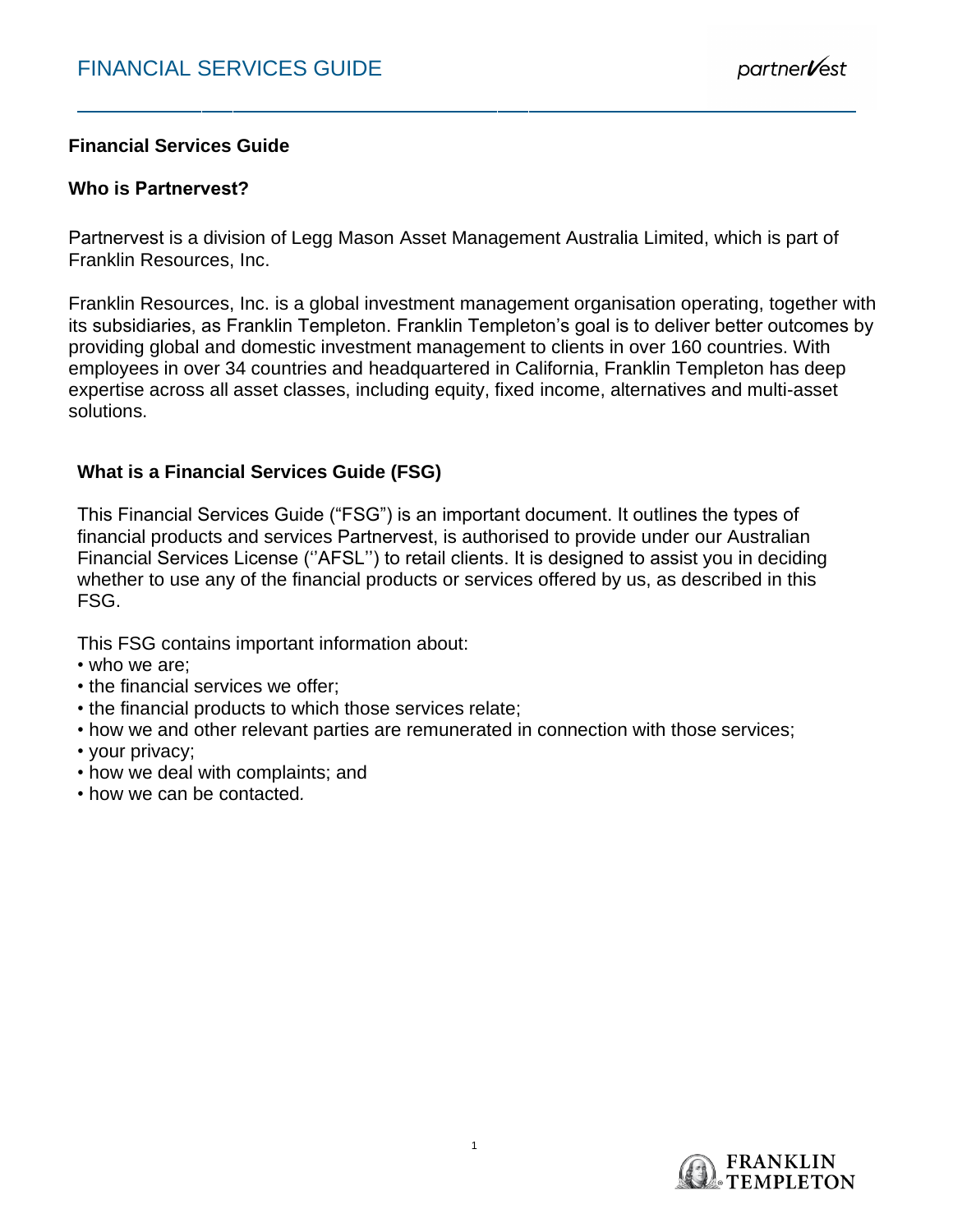# **Documents you may receive**

If we discuss a financial product or offer to issue, we will provide you with a Investor Service Guide and Managed Account Model Portfolio Guide. These documents contain information about the product, including: its benefits; any significant risks; the costs involved; and information about any remuneration or other similar payments that may impact the amount of the returns payable to you. The purpose of these documents is to enable you to make an informed decision before deciding to acquire a financial product and help you compare financial products issued by different providers.

# **What Financial Services is Partnervest authorised to provide?**

Partnervest is authorised to provide the following financial services to retail and wholesale clients:

They can provide these services in regards to the investor directed portfolio service and a deposit and payment products:

- general financial product advice; and
- dealing in or arranging financial products.

We recommend that you seek detailed advice from your financial planner or registered tax agent before relying on advice that may impact your tax obligations, liabilities or entitlements.

We act on our own behalf when providing financial services to you.

# **Compensation arrangements**

Franklin Resources, Inc. has in place professional indemnity insurance which satisfies the requirements for compensation arrangements under section 912B of the Corporations Act. Subject to the terms and conditions, this insurance provides cover for losses incurred by clients arising from the professional services provided by Franklin Resources, Inc.and its employees and representatives, including claims in relation to conduct of employees and representatives who no longer work for Franklin Resources, Inc. (but who did at the time of the relevant conduct).

# **How is Partnervest remunerated for the financial services provided?**

Partnervest does not charge you directly for the services, however, may receive promoter fees if you invest in the Partnervest Investor Direct Portfolio Service, Cash Hub, Managed Fund Service or Managed Account. In addition to the promoter fees, we may receive a portion of the transaction fees charged for Managed Funds and Term Deposits.

You may request particulars of the remuneration or other benefits. However, you must request the information before the financial service is provided.

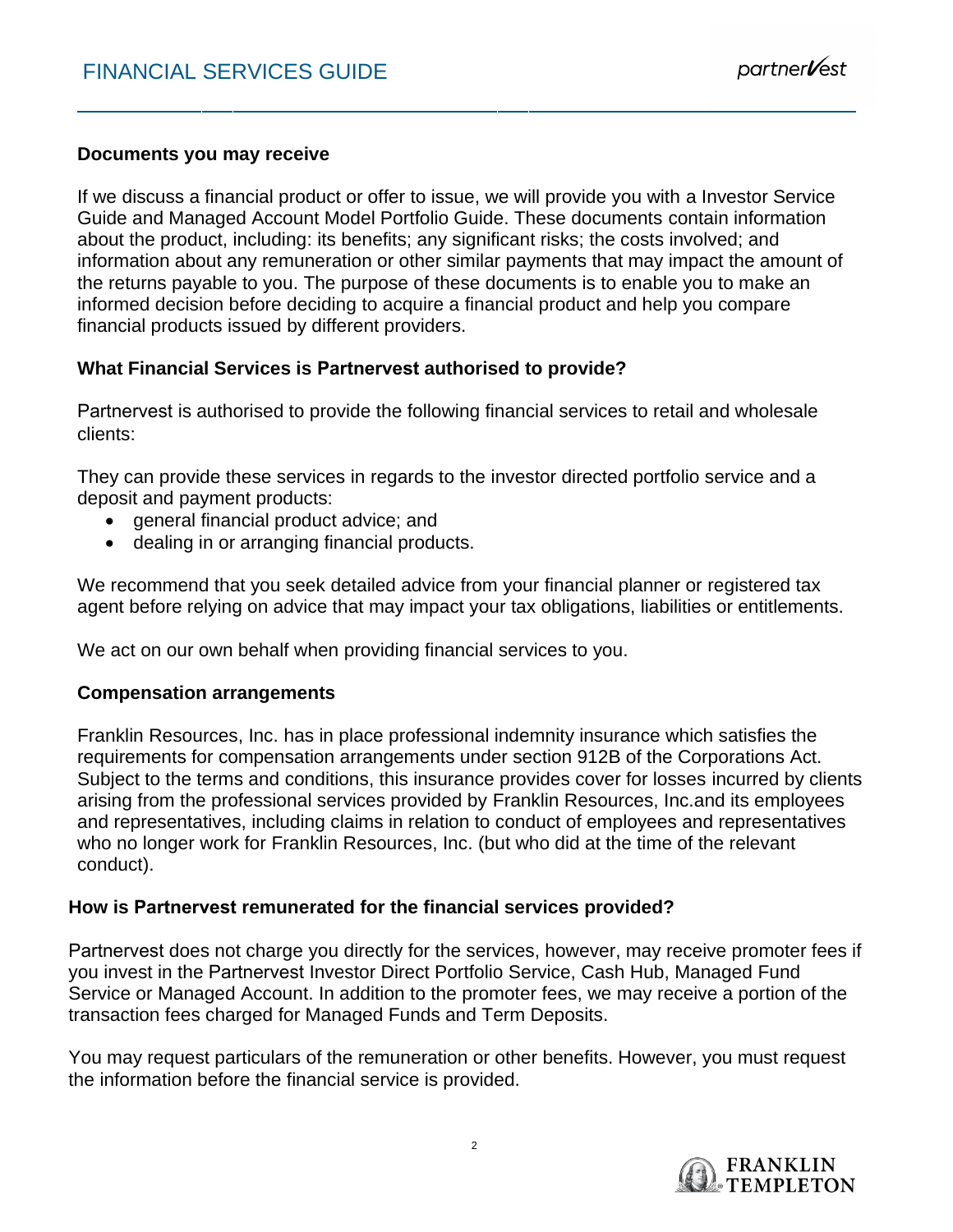### **Who is responsible for Partnervest?**

The products and services associated with Partnervest are issued, provided and administered by OneVue Wealth Services Limited, ABN 70 120 380 627 and OneVue Services Pty Limited, ABN 71 104 037 256, AFSL no. 223271 (collectively referred to as OneVue). Legg Mason Asset Management Australia Ltd is responsible for the promotion and distribution of Partnervest under an arrangement with OneVue.

#### **What commissions/fees are paid?**

Legg Mason Asset Management Australia Ltd does not pay or receive any commissions; however, it may receive promoter fees in connection with investments that you make in **Partnervest** 

Legg Mason Asset Management Australia Ltd Representatives receive a salary but do not receive any commissions or incentives that are based on you investing in Partnervest. Please contact us for further details.

#### **Directors and Employees**

Both Legg Mason Australia and the appointed investment managers, respective directors and employees receive a salary based on core job responsibilities, positions/levels and market conditions. Incentive bonuses may also be paid and other benefits will depend upon several factors including the individual's performance during the year and the investment manager's overall financial performance.

#### **Relationships and Associations**

Various members of the Franklin Resources, Inc. group and their directors and employees provide certain services to enable us to provide the services described in this FSG. The costs of providing these services will be paid by us from the fees we receive. They will not be separately remunerated by you.

You may receive advice about our products and services from financial advisers that do not work for the Partnervest or the Franklin Resources, Inc. group. Your adviser is required to set out the remuneration they receive in their FSG and/or Statement of Advice that they must give you.

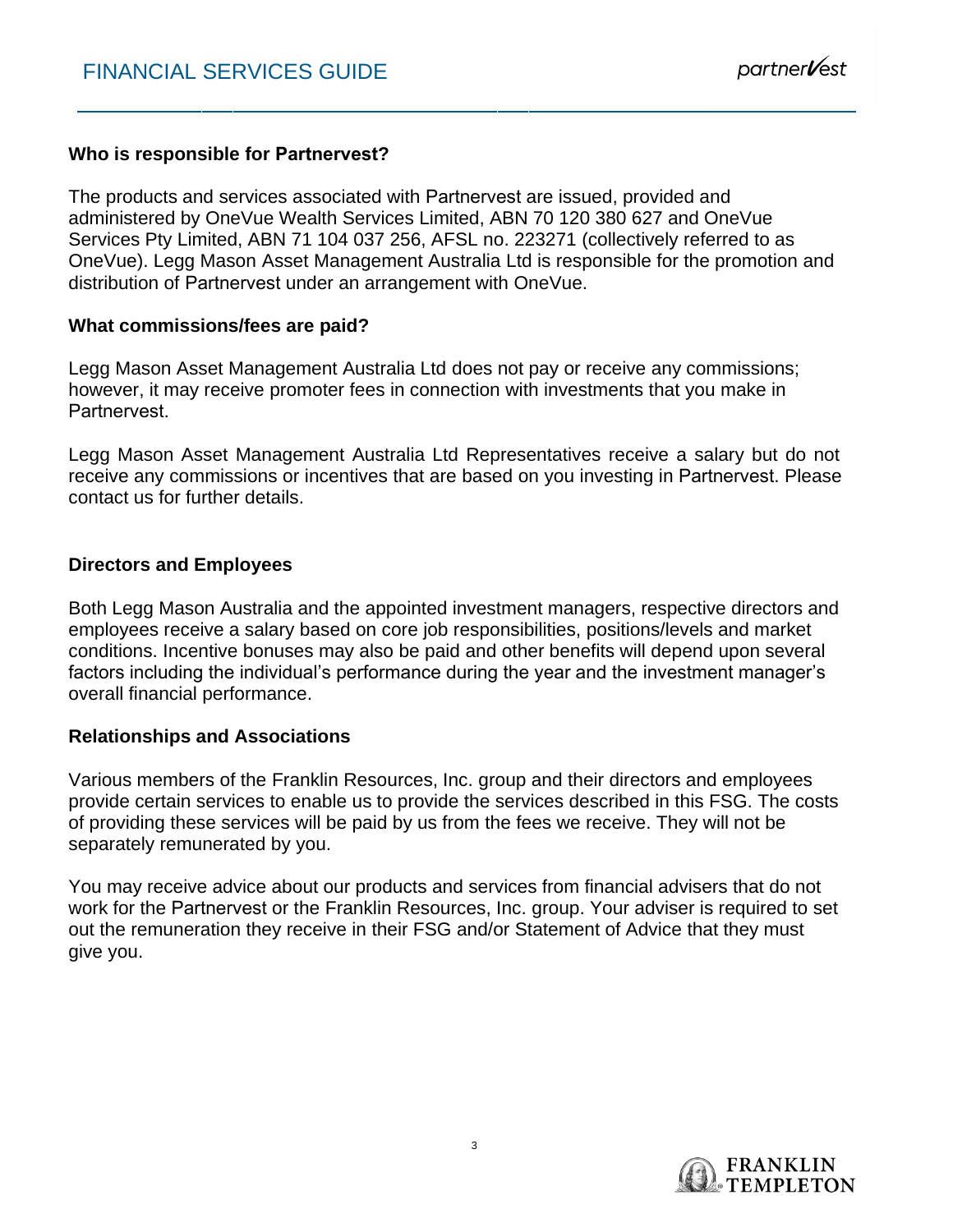# **Privacy**

Legg Mason Asset Management Australia Ltd take the privacy of your personal information very seriously. Wehave a Privacy Policy to help ensure that your personal information remains protected.

Any personal information collected will be handled in accordance with our Privacy Policy. A copy of our Privacy Policy may be obtained by contacting Partnervest Client Care Team on 1300 734 496 (Australia) or by visiting www.partnervest.com.au.

## **How we deal with Complaints**

Legg Mason Asset Management Australia Ltd is committed to promptly respond to, investigate and resolve any complaints you may have in an efficient, fair and timely manner, while continuing to provide you with a professional financial service. Complaints may be received either verbally or in writing (letter or email) as follows:

*Complaints Officer*  Legg Mason Asset Management Australia Limited Level 47, 120 Collins Street Melbourne VIC 3000 Australia Email: auclientadmin@leggmason.com

Legg Mason Australia will ensure that each complaint is received and addressed in an equitable and objective manner. Our policy is to acknowledge receipt of complaints immediately, or where it is not possible to do, as soon as practicable in the circumstances.

Complaints will be investigated, and a decision will be conveyed within 30 days of receiving your complaint. If you are not satisfied with our response or how we handled the complaint, or if we are unable to provide a decision within the abovementioned 30 days, you may refer your complaint to the following external dispute resolution service to independently review the complaint.

*The Australian Financial Complaints Authority (AFCA)*  Website: www.afca.org.au Email: info@afca.org.au Phone: 1800 931 678 (free call) In writing to: Australian Financial Complaints Authority GPO Box 3, Melbourne VIC 3001

When contacting the AFCA about your complaint, please remember to quote the relevant Asset Management Australia Ltd member number as set out below:

Legg Mason Asset Management Australia Ltd *- 10855*